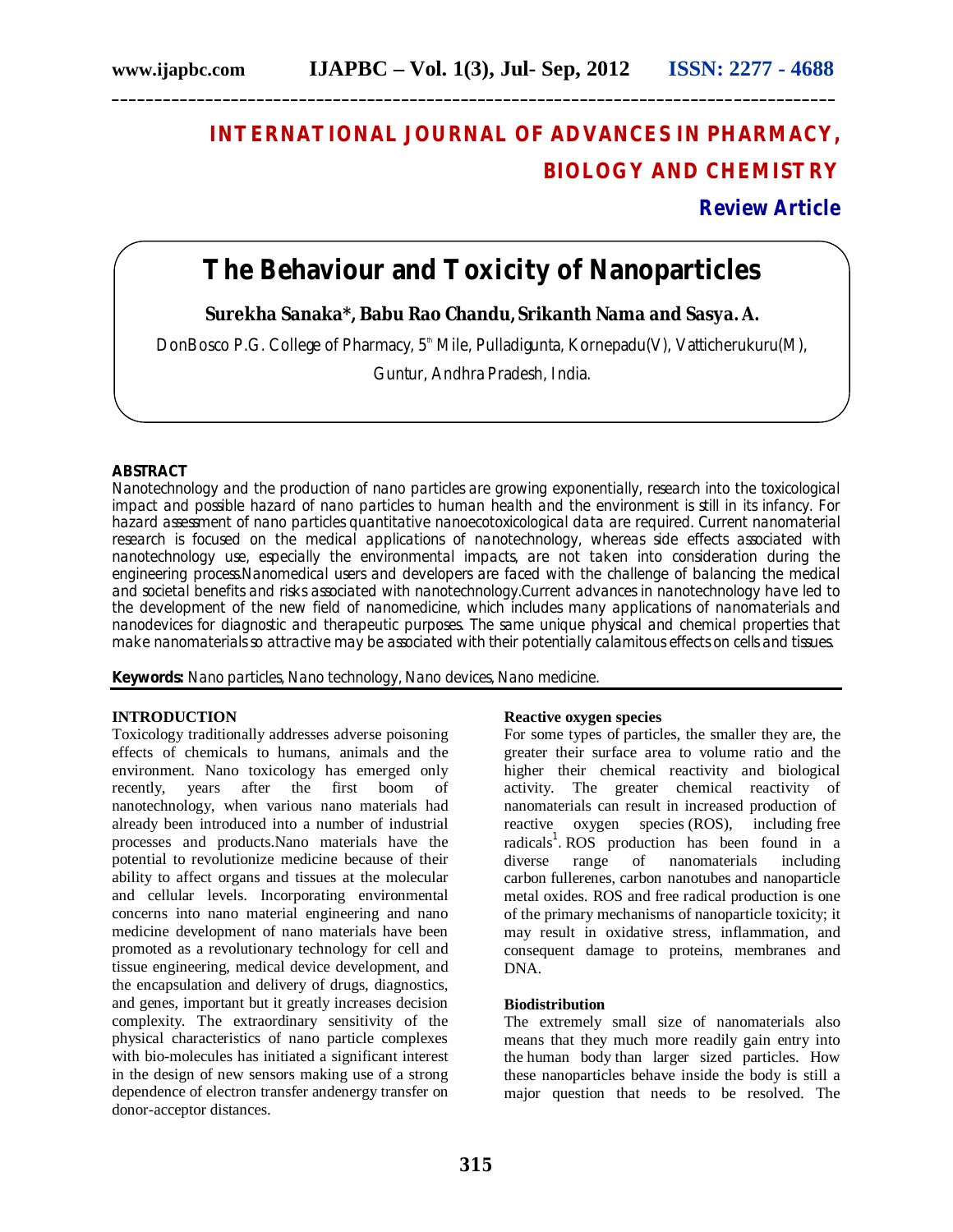behavior of nanoparticles is a function of their size, shape and surface reactivity with the surrounding tissue. In principle, a large number of particles could overload the body's phagocytes, cells that ingest and destroy foreign matter, thereby triggering stress reactions that lead to inflammation and weaken the body's defense against other pathogens. In addition to questions about what happens if non-degradable or slowly degradable nanoparticles accumulate in bodily organs, another concern is their potential interaction or interference with biological processes inside the body. Because of their large surface area, nanoparticles will, on exposure to tissue and fluids, immediately adsorb onto their surface some of the macromolecules they encounter. This may, for instance, affect the regulatory mechanisms of enzymes and other proteins.

Nanomaterials are able to cross biological membranes and access cells, tissues and organs that<br>larger-sized particles normally larger-sized particles normally cannot<sup>2</sup>. Nanomaterials can gain access to the blood stream via inhalation<sup>3</sup> or ingestion<sup>4</sup> At least some nanomaterials can penetrate the skin<sup>5</sup> even larger microparticles may penetrate skin when it is flexed<sup>6</sup>. Broken skin is an ineffective particle barrier sugges that acne, eczema, shaving wounds or severe sunburn may accelerate skin uptake of nanomaterials. Then, once in the blood stream, nanomaterials can be transported around the body and be taken up by organs and tissues, including the brain, heart, liver, kidneys, spleen, bone marrow and nervous system<sup>7</sup>. Nanomaterials have proved toxic to human tissue and cell cultures, resulting in increased oxidativestress,

inflammatory cytokine production and cell death.Unlike larger particles, nanomaterials may be taken up by cell mitochondria and the cell nucleus<sup>8</sup> Studies demonstrate the potential for nanomaterials to cause DNA mutation<sup>9</sup> and induce major structural damage to mitochondria, even resulting in cell death $10,11$ .

## **NANOMATERIALS**

Material having at least one dimension 100 nanometres or less, up to10,000 could fit across a human hair. Nano materials can be nano scale in one dimension (e.g. surface films), two dimensions (e.g. strands or fibres), or three dimensions (e.g. particles). They can exist in single, fused, aggregated or agglomerated forms with spherical, tubular, and irregular shspes.

## **Types of Nano Materials i) Nano Gold**

Suspension (or colloid) of sub-micrometre-sized particles of gold in a fluid — usually water

Usually either an intense red colour (for particles less than 100 nm), or a dirty yellowish colour (for larger particles).Properties and applications of colloidal gold nanoparticles depends upon shape. For example, rod like particles have both transverse and longitudinal absorption peak, and anisotropy of the shape affects their self assembly.

## **Uses of Nano Gold**

- 1. Colloidal gold and various derivatives have long been among the most widely-used contrast agents for biological electron microscopy.
- 2. Colloidal gold particles can be attached to many traditional biological probes such as antibodies, lectins, superantigens, glycans, nucleic acids and receptors.
- 3. Particles of different sizes are easily distinguishable in electron micrographs, allowing simultaneous multiple-labelling experiments.

## **ii)**. **Silver Nano Particles**

- 1. Nano silver particles of between 1 nm and 100 nm in size.
- 2. While frequently described as being 'silver' some are composed of a large percentage of silver oxide due to their large ratio of surface to bulk silver atoms.
- 3. Many different synthetic routes to silver nano particles. They can be divided into three broad categories: physical vapour deposition, ion implantation, or wet chemistry.

## **Uses of Silver Nano Particles**

- 1. Over the last decades silver nano particles have found applications in catalysis, optics, electronics and other areas due to their unique size-dependent optical, electrical and magnetic properties.
- 2. Currently most of the applications of silver nano particles are in antibacterial/antifungal agents in biotechnology and bioengineering, textile engineering, water treatment, and silver-based consumer products.
- 3. There is also an effort to incorporate silver nano particles into a wide range of medical devices, including but not limited to
	- bone cement
	- surgical instruments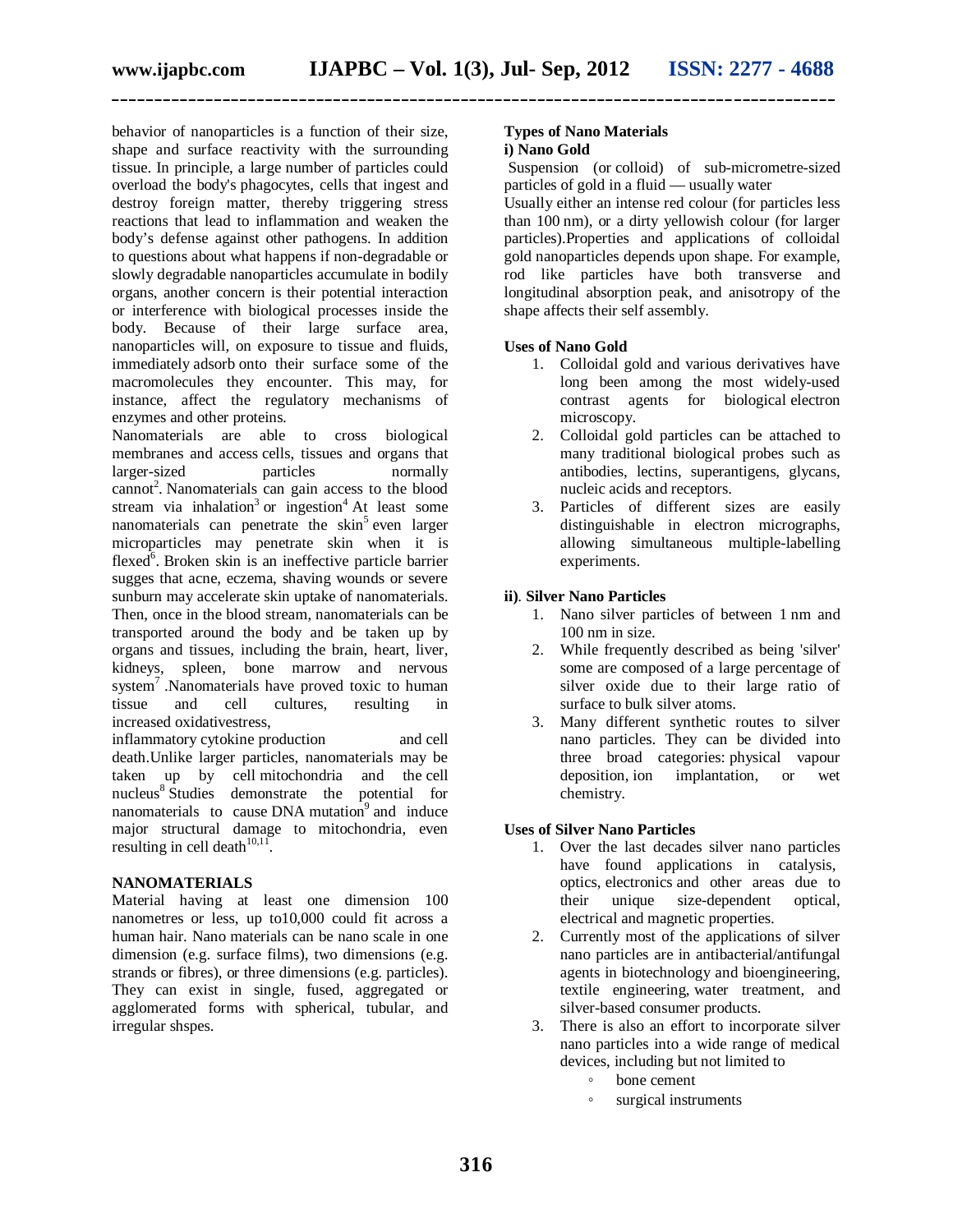- surgical masks
- wound dressings
- treatment of HIV-1

## **iii) Fullerence Nanomaterial**

- 1. Fullerenes are a class of allotropes of carbon which conceptually are graph sheets rolled into tubes or spheres. These include the carbon nano tubes (or silicon nano tubes) which are of interest both because of their mechanical strength and electrical properties.
- 2. Fullerenes were under study for potential medicinal use: binding specific antibiotics to the structure of resistant bacteria and even target certain types of cancer cells such as melanoma.

## **iv) Carbon Nano Tubes**

- 1. Carbon nano tubes are molecular-scale tubes of graphitic carbon with outstanding properties. They are among the stiffest and strongest fibres known, and have remarkable electronic properties and many other unique characteristics. Commercial applications have been rather slow to develop, however, primarily because of the high production costs of the best quality nano tubes.<br>2. These cylindrical carbon moleculars
- cylindrical carbon molecules have novel properties that make them potentially useful in many applications in nanotechnology, electronics, optics and other fields of materials science, as well as potential uses in architectural fields.
- 3. Nano carbon tubes exhibit extraordinary strength and unique electrical properties, and are efficient thermal conductors.

## **TOXICITY OF NANO PARTICLES**

This schema describes the major pathways involved in interactions of nano particles (unrefined SWCNTs) with macrophages. These interactions include oxidative burst due to activation of NADPH oxidase, catalytic reactions of transition metals with oxygen radicals, and possible interactions of nano particles with microbial pathogens. NADPH oxidase complex is activated in macrophages during inflammation and acts as the major source for generation of reactive oxygen species, such as superoxide O2–d radicals that disproportionate to form hydrogen peroxide (H2O2). Transition metals, through their interactions with O2 –d and H2O2, act as catalysts for the formation of highly reactive hydroxyl (OH.) radicals.<br>Oxidatively modified lipids generated by Oxidatively modified lipids generated by cyclooxygenase (COX-2) and lipooxygenase (LOX)

participate in amplification of the inflammatory response via recruitment of new inflammatory cells. Nano medicine: Nanotechnology, Biology, and Medicine 1 (2005) 313–316production and release of proinflammatory (tumor necrosis factor-a, interleukin-1h) to anti-inflammatory profibrogenic cytokines (transforming growth factor-h, interleukin-10).

The inflammatory and fibrogenic responses were accompanied by a detrimental decline in pulmonary function and enhanced susceptibility to infection (Listeria monocytogenes)  $^{12}$ . Transition metals and oxidative stress induced by nano particles.

## **Pulmonary Toxicity of Nanoparticles**

Although several laboratories have reported potential toxic effects of nanoparticles on different types of cells invitro  $12-18$ , there are only a few publications on in vivo toxicity of nanomaterials  $\frac{19,20}{9}$ Our recent study demonstrated that aspiration of SWCNTs elicited an unusual inflammatory response in the lungs of exposed mice  $2^1$ . The initial acute inflammatory reaction is probably triggered by damage to pulmonary epithelial type I cells. The response includes a robust neutrophilic pneumonia followed by recruitment and activation of macrophages. The unusual feature of the response is a very early switch from the acute phase of the response to fibrogenic events resulting in significant pulmonary deposition of collagen and elastin.n This is accompanied by a characteristic change in the lung, the initial target for cytotoxicity by SWCNTs is probably type I epithelial cells whose necrotic death stimulates a proinflammatory response and recruitment of inflammatory cells. This schema describes the major pathways involved in interactions of nanoparticles (unrefined SWCNTs) with macrophages. These interactions include oxidative burst due to activation of NADPH oxidase, catalytic reactions of transition metals with oxygen radicals, and possible interactions of nanoparticles with microbial pathogens. NADPH oxidase complex is activated in macrophages during inflammation and acts as the major source for generation of reactive oxygen species, such as superoxide O2–d radicals that disproportionate to form hydrogen peroxide  $(H_2O_2)$ . Transition metals, through their interactions with  $O_2$  and  $H_2O_2$ .

#### **ASSESSMENT OF NANO TOXICITY**

### **a. Nano particle characterisation**—**size, shape, charge**

1. In order to measure toxicological endpoints, the starting point, here the nano material, needs to be fully understood and characterised<sup>22</sup>. Otherwise, possible toxic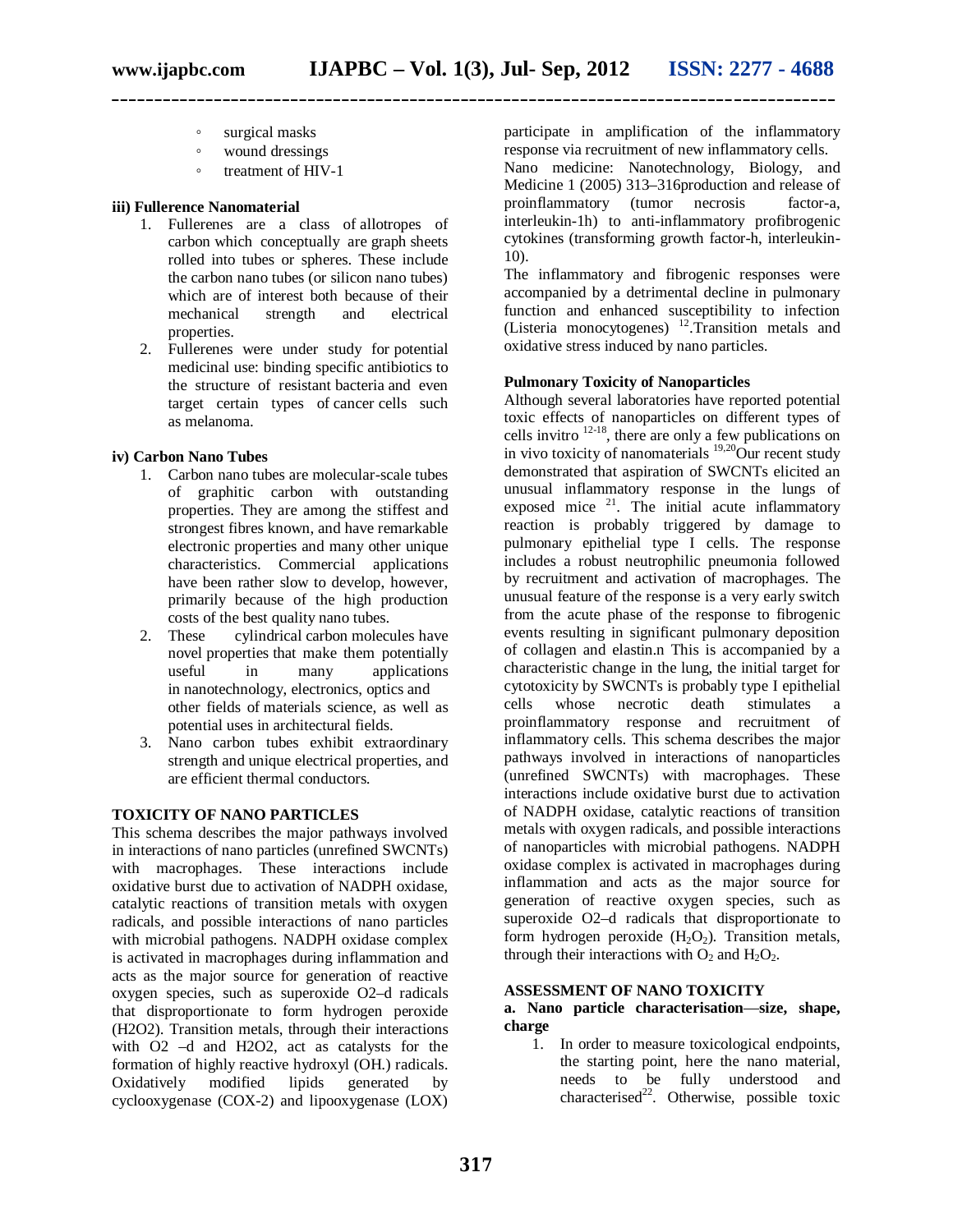effects cannot be easily attributed to a certain property of the nano material or even the nano material itself because, for example, impurities and other components could be held responsible  $^{23}$ . Therefore it is absolutely critical to know the starting material and its properties. In the past this has not always been straightforward for industrially produced nano particles due to crude production processes and therefore huge variations in material properties e.g. size, shape, etc.  $24$ . The more size, shape, etc.  $2^4$ . The more nanotechnology advances, more refined manufacturing processes are developed leading to nano materials with uniform and consistent properties. Nano = Ultrafine  $=$  < 100 nm (Conventional)

- a. Nano  $=$  <10 nm (suggested by unique quantum and surfacespecific functions)
- b. Fine =  $100 \text{ nm} 3 \text{ µm}$
- c. Respirable (rat) =  $<$  3 um (max = 5  $\mu$ m)
- d. Respirable (human) =  $<$  5  $\mu$ m (max)  $= 10 \text{ }\mu\text{m}$
- e. Inhalable (human)  $=$   $\sim$  10 50  $\mu$ m
- 2. These differences seem to be a result of their size. Nano particles have much larger surface area to unit mass ratios which in some cases may lead to greater proinflammatory effects (in, for example, lung tissue). In addition
- 3. Nano particles seem to be able to trans locate from their site of deposition to distant sites such as the blood and the brain.
- 4. Resulted in a sea-change in how particle toxicology is viewed- instead of being confined to the lungs, nano particle toxicologists study the brain, blood, liver, skin and gut. Nano toxicology has revolutionised particle toxicology.

## **b. Nano particle "dose" and dose metric**

As outlined above, dose is one of the key parameters in toxicology. In nano toxicology it is important to evaluate relevant and realistic dose regimes in order to draw meaningful conclusions from in-vitro and invivo experiments for public health risk assessment. This means that nano toxicologists should test nano particle toxicity based on real-world doses rather than unrealistically high doses in order to achieve a biological response. The latter  $25$  using instillation can be useful in elucidating mechanisms but is unlikely to be predictive of human pathology from environmental exposure. On the other hand, low dose inhalation experiments  $^{26}$  are likely to be much more predictive of human harm.

### **C. Nano particles and the environment**

Nano particles released into the environment interact with air, water and soil. This often changes the surface properties of the particles which can result in particle aggregation or changes in particle charge and other surface properties  $27$ . These effects have been studied in water ecosystems and soil  $^{28,29}$  and show the importance of understanding nanoparticles and their environmental setting as a "complex" that needs to be looked at in its entirety in order to understand particle behaviour in the environment  $30$ . A current debate addresses whether nano particles can cause toxicity as a contaminant in, for example, soil or water, via "piggyback" mechanism on natural organic matter $31$ .

## *I n vivo* **toxicity**

Recapitulating known mechanisms of nano particle toxicity at the cellular level, allows predictions regarding what damage nano particles could cause in certain parts of the body. Protein mis-folding and protein fibrillation<sup>32</sup> induced by nano particles could cause major problems in the brain  $33$ , however studies so far on the issue are based on in-vitro experiments and in-vivo confirmation needs to be performed.

## **NANO TOXICOLOGICAL RESEARCH**

Currently, assessing the safety of synthetic nano particles has become a worldwide issue. The ecotoxicological research on nano particles is also supported and promoted by EC science policy. On the 7th June 2005, the Action Plan "Nano sciences and nanotechnologies: An Action Plan for Europe 2005–2009" was adopted (European Commission,2004) for the "immediate implementation of a safe, integrated and responsible strategy for nano sciences and nano technologies of a safe, integrated and responsible strategy for nanosciences and nanotechnologies".

### **From eco-toxicology to nano eco-toxicology**

Eco-toxicology is a relatively new science concerned with contaminants in the biosphere and their effects on constituents of the biosphere, including humans <sup>34</sup>. The term eco-toxicology was defined it as "the branch of toxicology concerned with the study of toxic effects, caused by natural or synthetic pollutants, to the constituents of ecosystems, animal (including human), vegetable and microbial, in an integral context" <sup>35</sup>. Eco-toxicological research was rapidly developing due to the pollution of the environment induced by the rapid industrial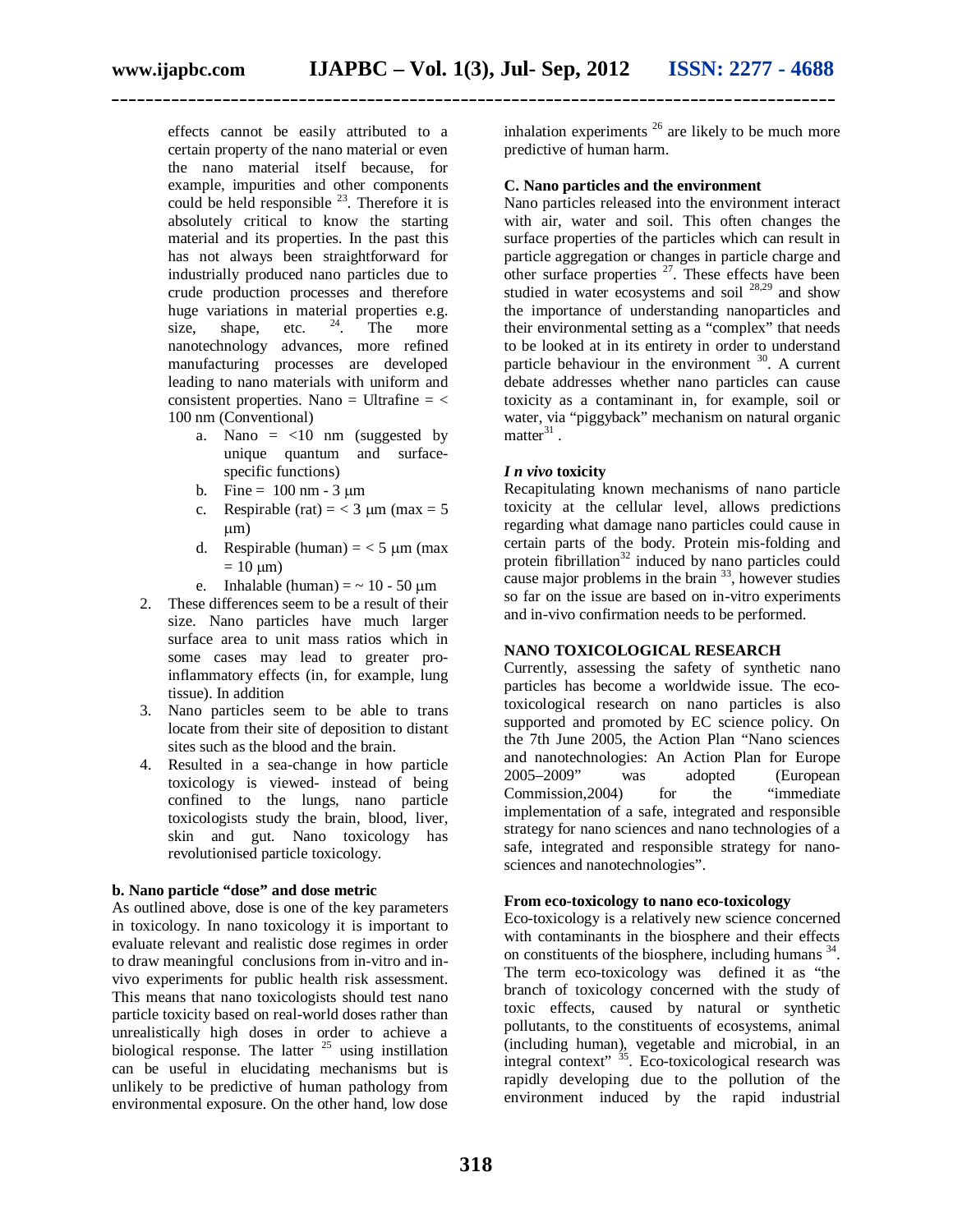development. Eco-toxicological tests were mostly developed for aquatic test organisms and watersoluble chemical compounds. Thus, aquatic toxicity testing of nano particles is definitely a challenge. However, whatever the apparent route of exposure and the mechanisms of toxicity, bioavailability remains a key factor for the hazard evaluation of synthetic nano particles.

Bioavailability is a dynamic concept that considers physical, chemical, and biological processes of contaminant exposure and dose. Bioavailability incorporates concepts of environmental chemistry and eco-toxicology, integrating contaminant concentration, fate, and an organism's behavior in the given environment. Bioavailability of nano particles depends on the: (i) physicochemical properties of the particles (aggregation, solubility), (ii) on nano particle-organism contact environment, but also (iii) on the target organism (particle-ingesting or not). Thus, environmental risk assessment of synthetic nano particles requires thorough characterization of nano particles before, during and after exposure. Many methods still need development and optimization, especially for new types of nano particles, but extensive experience can be gained from environmental chemistry.

## **CHALLENGES IN NANO-ECO-TOXICOLOGICAL RESEARCH**

The "Nature Nanotechnology" section "News and Views" indicates three main problems that should be solved within the next few years: (i) the choice of nano particles to use in biological experiments, and the tests (analysis of physico-chemical properties, aggregation, sedimentation, etc.) needed to characterize them before, during and after these experiments, need to be determined; (ii) the need to examine the route of uptake of synthetic NPs by organisms in different environments (important for the behavior of synthetic NPs in the food-chain); (iii) the choice of organisms and endpoints measured. The above mentioned challenges and what has been already done to solve these problems will be discussed below.

## **a) Representative manufactured nano materials for testing**

In 2005, the International Life Sciences Institute Research Foundation/Risk Science Institute convened an expert working group to develop a screening strategy for the hazard identification of engineered nano materials. The expert groups outlined three key elements of the toxicity screening strategy: physicochemical characteristics, in vitro assays (cellular and non-cellular), and in vivo assays. This

list includes 8 inorganic nano materials: silver NPs, iron nano particles, titanium dioxide, aluminium oxide, cerium oxide, zinc oxide, silicon-dioxide, nano clays and 6 organic nano materials: carbon black, fullerenes (C60), single-walled carbon nano tubes(SWCNTs), multi walled carbon nano tubes (MWCNTs), polystyrene, dendrimers.

### **b) Bio-availability of synthetic NPs in different environment**

Eco-toxicological tests were mostly developed for aquatic test organisms and water-soluble chemical compounds. Thus, aquatic toxicity testing of NPs is definitely a challenge. Bioavailability of NPs depends on the: (i) physicochemical properties of the particles (aggregation, solubility), (ii) on nano particleorganism contact environment, but also (iii) on the target organism (particle-ingesting or not). Thus, environmental risk assessment of synthetic NPs requires thorough characterization of NPs before, during and after exposure. Many methods still need development and optimization, especially for new types of NPs, but extensive experience can be gained from environmental chemistry.

## **c) Physico-chemical properties determining the bioavailability and toxicity of NPs**

It is well known that at nano size range, the properties of materials differ substantially from bulk materials of the same composition, mostly due to the increased specific surface area and reactivity, which may lead to increased bioavailability and toxicity. TiO<sub>2</sub> and  $Al_2O_3$  NPs were about twice more toxic than their respective bulk formulations towards nematodes. However, none of the above mentioned authors did observe significant differences in toxicity of nano andbulk ZnO and that will be discussed below. Silver nano particles, their antibacterial effect has been shown to depend not only on size but also on shape .

### **d) Modulation of bioavailability by environmental factors**

As discussed above, the environmental fate of synthetic NPs and thus the bioavailability of the toxic "component" will also depend on the interactions of synthetic NPs with aquatic colloids

that may strongly influence their behaviour in surface waters.

## **Human health and safety risks associated with nanotechnology**

Carbon nanotubes – characterized by their microscopic size and incredible tensile strength – are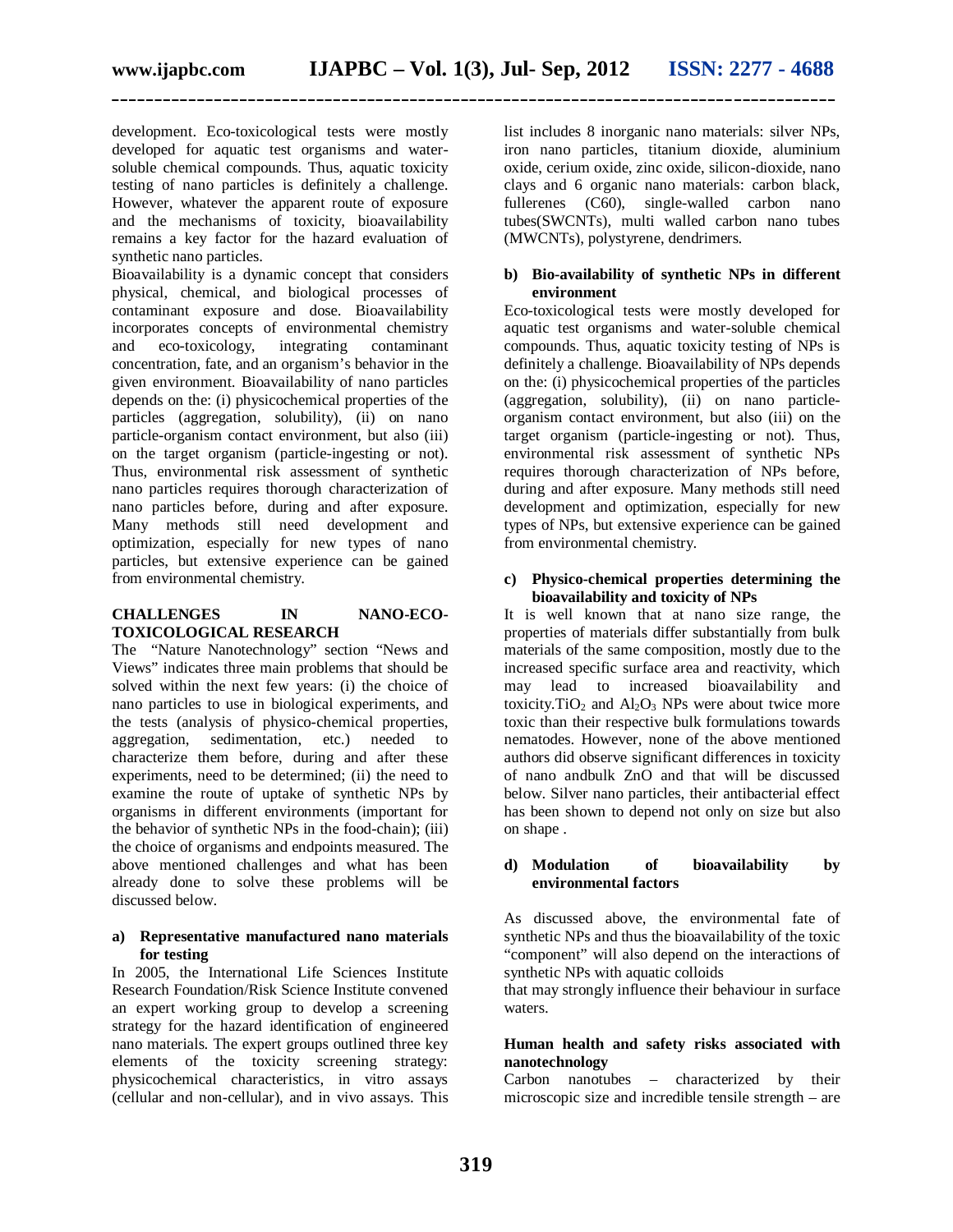frequently likened to asbestos, due to their needlelike fiber shape. In a recent study that introduced carbon nanotubes into the abdominal cavity of mice, results demonstrated that long thin carbon nanotubes showed the same effects as long thin asbestos fibers, raising concerns exposure to carbon nanotubes may lead to pleural abnormalities such as mesothelioma (cancer of the lining of the lungs caused by exposure to asbestos)<sup>36</sup>.Given these risks, effective and rigorous regulation has been called for to determine if, and under what circumstances, carbon nanotubes are manufactured, as well as ensuring their safe handling and disposal<sup>37</sup>.



**Fig. 1: Nano Materials**



**Fig. 2: Nano Gold**



**Fig. 3: Fullerence Nanomaterials**



**Fig. 4: Carbon Nanotubes**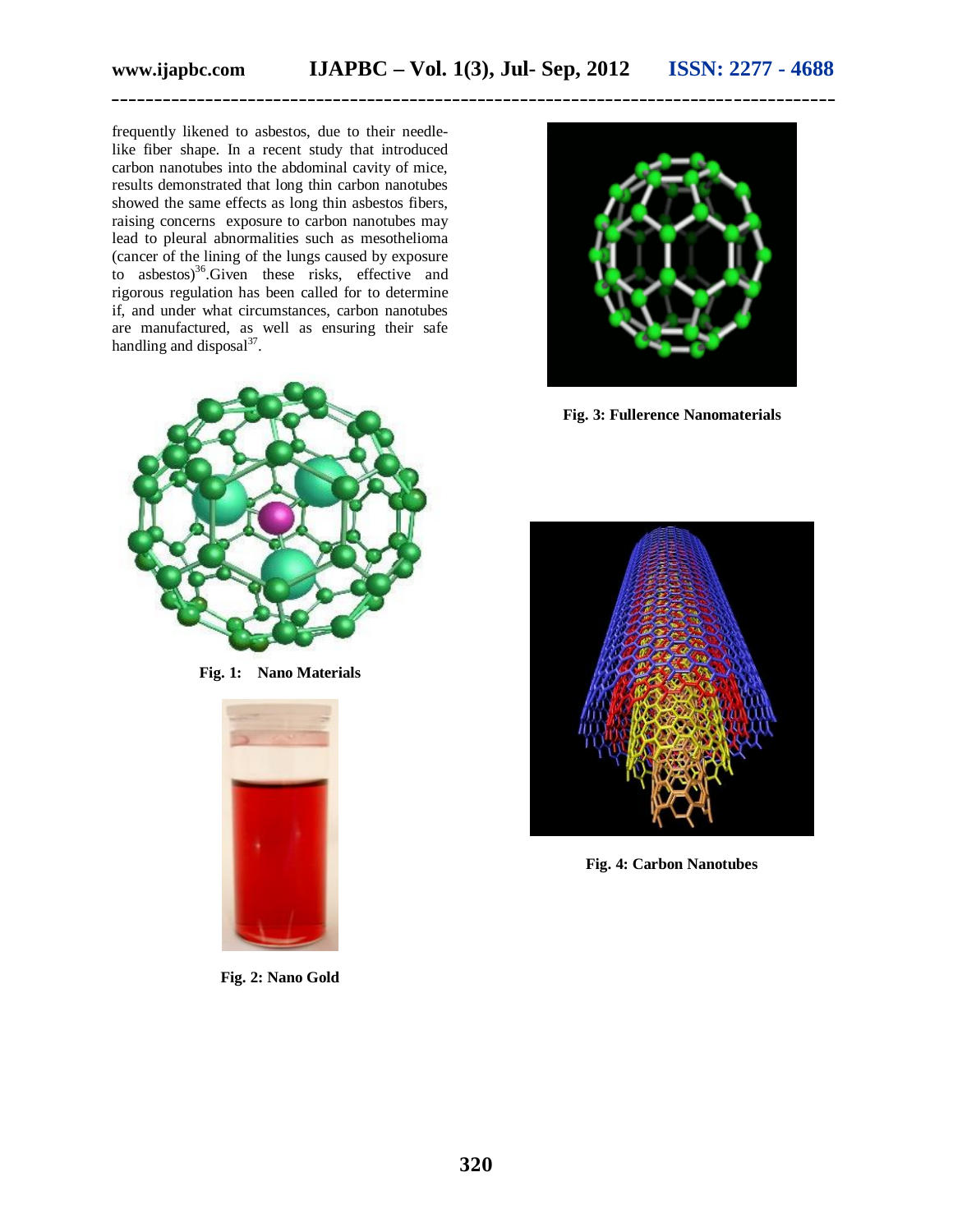## DISEASES ASSOCIATED TO NANOPARTICLE EXPOSURE

**\_\_\_\_\_\_\_\_\_\_\_\_\_\_\_\_\_\_\_\_\_\_\_\_\_\_\_\_\_\_\_\_\_\_\_\_\_\_\_\_\_\_\_\_\_\_\_\_\_\_\_\_\_\_\_\_\_\_\_\_\_\_\_\_\_\_\_\_\_\_\_\_\_\_\_\_\_\_\_\_\_\_\_\_\_**



**Fig. 5: Disease Associated to Nano Particles Exposure**



**Fig. 6: Nanoparticles Effect**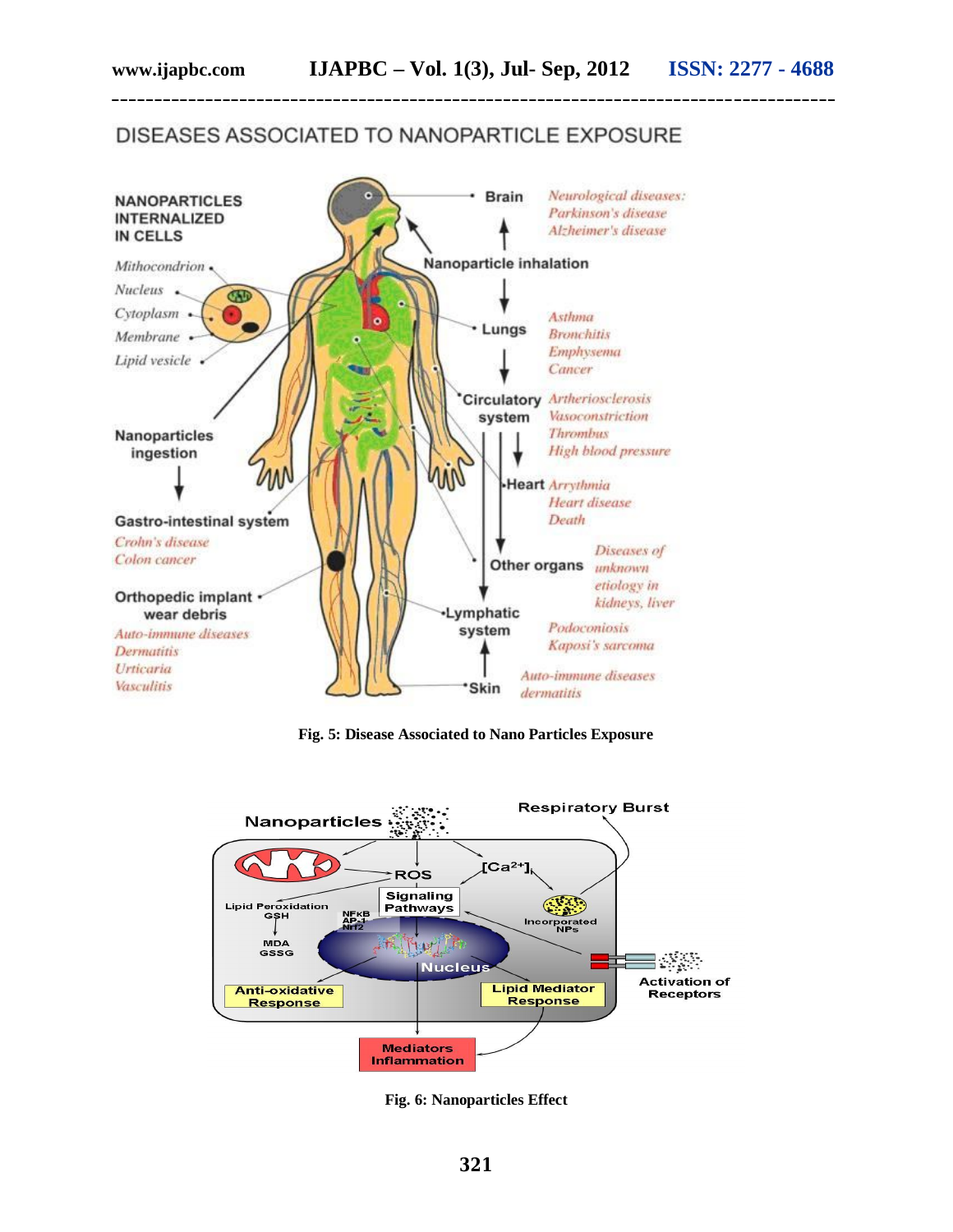

**Fig. 7: Nanomedicine, Nanotechnology, Biology and Medicine**

#### **CONCLUSIONS**

Nano materials are widely used in research, industry, and medicine. The same unique physical and chemical properties that make nano materials so attractive may be associated with their potentially calamitous effects on cells and tissues. Our results indicate that inhalation of SWCNTs elicits robust and unusual inflammatory response in the lungs of exposed mice. These findings call for further toxicological studies and assessment of risk associated with the manufacturing and use of nano particles. Nanotoxicology is a sub-specialty of particle toxicology. It addresses the toxicology of nanoparticles (particles <100 nm diameter) which appear to have toxicity effects that are unusual and not see with larger. Nanoparticles can be divided into combustion-derived nanoparticles (like diesel soot), manufactured nanoparticles like carbon nanotubes and naturally occurring nanoparticles from volcanic eruptions, atmospheric chemistry etc. Quantitative data on toxicological effects of NPs are still scarce even at the single organism ievel.The most sensitive test organisms towards NPs werw aigae and crust aceans revealing the vulnerability of these organism groups in the acquatic food chain.The later was true not only for the seven different types of nanoparticles but also for the seven different chemicals.the

currently existing quantitative nano ecotoxicological data on single model organisms would classify nanoparticles from" to"extremely toxic "harmful".

#### **REFERENCES**

- 1. Nel, Andre: et al(3 February 2006.)"Toxic potential of Materials at 7.<br>doi:10.1126/Science. 1114397.PMID doi:10.1126/Science. 16456071.
- 2. Holsapple, Michael P;et al.(2005)."Research strategies for safety evaluation of Nano materials. Part11;Toxicological and safety evaluation of nano materials. Current challenges and Data Needs".Toxicological sciences  $88.(1);12-$ 7.doi.10.1093/toxsci/kfi293,PMD 16120754.
- 3. oderdorster, Gunter; et al;(2005)."principles for characterising the potential human health<br>effects from exposure to nano exposure to nano materials:elements of a screening strategy".particle and fibre Toxicology 2:8.doi:10.1186/1743-8977-2-8.PMC 1260029.PMID 16209704.
- 4. Hoet,peter HM:et al. (2004).''Nano particles-known and unknown health risks".Journal of Nano biotechnology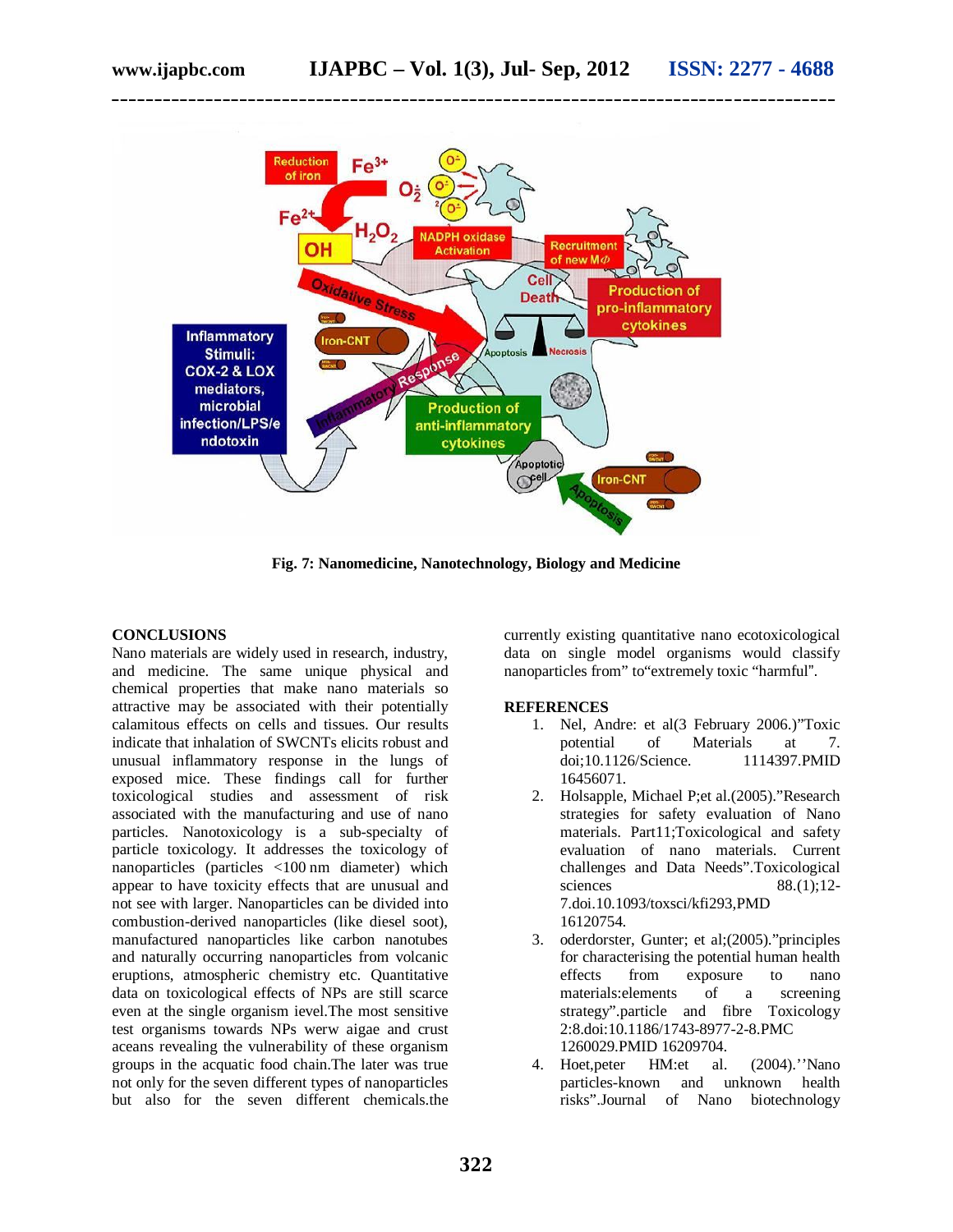2(1):12.doi;10.1186/1477-3155-12.PMC 544578.PM ID 15588280.

- 5. Ryman-Rasmussen,Jessica P:ET AL.(2006)."penetration of intact skin by Quantum Dots with Diverse phyico chemical properties .''Toxicological sciences 91(1);159-65.doi.10.1093/toxsc i/kf j 122.PMID 16443688.
- 6. Tinkle,Sally S;et al.(JULY 2003).''skin as a Route of exposure and sensitization in chronic Beryllium Disease''.Environmental Health  $\wedge$  perspectives 111(9);1202-18.doi;10.1289/ehp.5999.
- 7. oberdorster,Gunter: et al. (JulY 2005)."Nanotoxicology;An Emerging Discipline Evolving from studies of ultrafine particles''.Environmental Health perspectives 113(7);823- 39.doi:10.1289/ehp.7339.pmc1257642.PMI D16002369.
- 8. Li N, sioutas c, cho A, et al. (Apr 2003)."ultarfine particulate pollutants induce oxidative stress and mitochondrial damage".environ health perspect 111(4):455-60.doi:10 1289/ehp.6000.PMC 1241427.PMID 12676598.
- 9. Porter, Alexandra E.; *et al.* (2007). "Visualizing the Uptake of  $C_{60}$  to the Cytoplasm and Nucleus of Human Nucleus of Human Monocyte-Derived Macrophage Cells Using Energy-Filtered Transmission Electron Microscopy and Electron Tomography". Environmental science & Technology **41** (8): 3012–7. doi:10.1021/es 062541f
- 10. Geiser, Marianne; *et al.* (November 2005). "ultrafine particles particulate cross cellular membranes by nonphagocytic mechanisms in lungs and in cultured cells".Environmental health perspectives 113(11):1555- 60.doi:10.1289/ehp.8006.PMC

1310918.PMID 16263511.

- 11. Savic, **^**Radoslav; *et al.* (25 April 2003). "Micellar Nanocontainers Distribute to Defined Cytoplasmic Organelles". Science **300** (5619): 615– 8.doi:10.1126/science.1078192.PMID 12174738.
- 12. Sayes CM,GobinAM,Ausman KD,Mendez J,westJL,Colvin VL.Nano-(60),Cytotoxicity is due to lipid peroxidation Biometerials 2005:26:7587-95.
- 13. CuiD,TianF,OzxanCS,Wang M,Gao H.Effet of single wall carbon nanotubes on human

HEK 293 Cells.Toxicol Lett 2005:155;73- 85.

14. Jia

**\_\_\_\_\_\_\_\_\_\_\_\_\_\_\_\_\_\_\_\_\_\_\_\_\_\_\_\_\_\_\_\_\_\_\_\_\_\_\_\_\_\_\_\_\_\_\_\_\_\_\_\_\_\_\_\_\_\_\_\_\_\_\_\_\_\_\_\_\_\_\_\_\_\_\_\_\_\_\_\_\_\_\_\_\_**

- G,WangH,YanL,Wangx,PeiR,YanT,etal.Cyt otoxicity of carbon nanomaterials;single – wall nanotube,multi-wall nanotubes,and Fullerence.Environ Sci Technol2005;39;1378-83.
- 15. Monterio-Riviere NA,Nemanich RJ,Inman Ao,Wang YY,Riviere JE.Multi-walled carbon nanotubes interactions with human epidermal keratinoctyes.Toxicol Lett 2005;155;377-84.
- 16. Shvedova AA, Castranova V, Kisin ER ,Schwegler Berry D, Murray AR ,Gandelman VZ, et al.Exposure to carbon nanotubes material;assessment of nanotube Cytotokicity using human keratinocyte cells .J Toxicol Environ Health A 2OO3;66;1909- 26.
- 17. Brown DM, WilsonMR, Mac Nee w,stone v,Donaldsonk,Size-dependent proinflammatory effects of ultrafine polystyrene particles; a role for surface area and oxidative stress in the enhanced activity of ultrafines .Toxicol Appl pharmacol 2001;75:191-9.
- 18. Li N,Siovtas C,Cho A,Schmitz D,Misra C,SempFJ,et al,uitrafine particulate pollutants induce oxidative stress and mitochondrial damage.Environ Health Perspect 2003;111;455-60.
- 19. Oberdorster G,Sharp Z, Atudoreiv,Elder A,Geiein R,Kreyling W,et al.Translocation of inhaled ultrafine particles to the brain. Inhal Toxicol 2004; 16; 437-45.
- 20. Muller J,Huaux F,Morea N,Misson p, heilier JF, Delos M,et al.Respiratory toxicity of multi-wall carbon nano tubes.Toxicol Appl pharmacol 2005;207:221-31.
- 21. Shvedova AA,Kisin ER,Mercer R, Murry AR, Johnson VJ,Potapovich Al, et al.unusal inflammatory and fibrogenic pulmonary response to single walled carbon nanotubes in mice.AmJ.Physiol lung cell Mol physiol 2005;283:L693-L708.
- 22. D.J Burleson,M.D Driessen, R.L Penn,on the characterization of environmental nano particles, J.Environ.Schi, Health a TOX.Hazard.Subst,Environ. Eng.39 (2004)2707-2753.
- 23. C.M.Sayes,D.B.warheit,characterization of nonmaterial's for toxicity assesment,wiley interdiscip.Rev.Nanomed,Nano biotechnol.1 (2009)660-670.